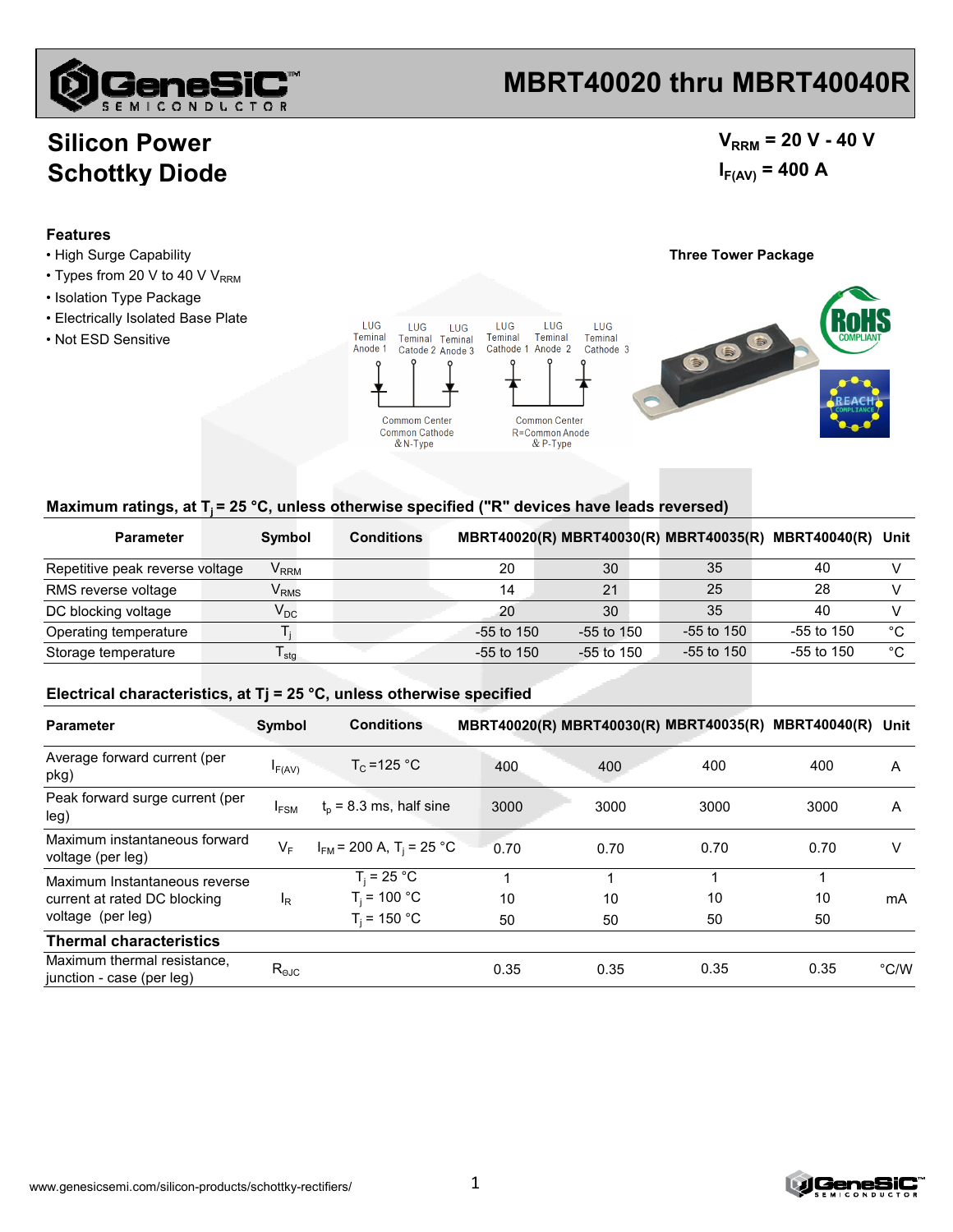

## MBRT40020 thru MBRT40040R